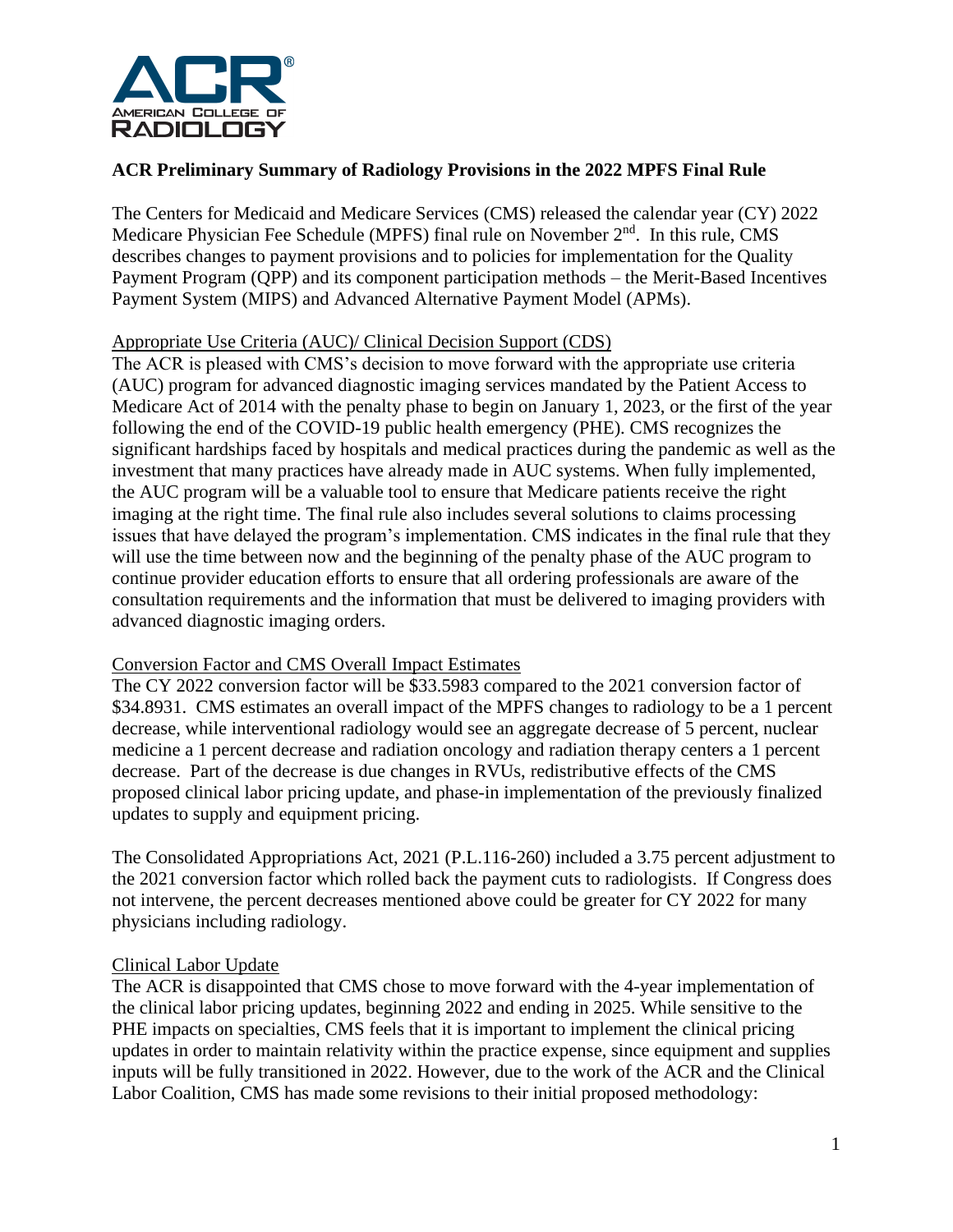

- CMS will apply the 2019 fringe benefits multiplier instead of using the 2002 benefits multiplier.
- CMS will use the BLS median wage data instead of the mean wage data.
- CMS has made some updates or adjustments to some of the proposed clinical labor wage crosswalks, including the medical physicist, mammography technologist, and angio technician.

These changes are anticipated to decrease the initial estimated impact to radiology from -2 to -1 percent, -2 to -1 percent for nuclear medicine, -9 to -5 percent for interventional radiology, and - 5 to -1 percent radiation oncology and radiation therapy centers.

CMS states that the clinical labor rates will remain open for public comment over the course of the 4-year transition period. They welcome additional feedback on clinical labor pricing from commenters in next year's rulemaking cycle, especially any data that will continue to improve the accuracy of their finalized pricing.

# Billing for Physician Assistant (PA) Services

Historically, NPs and CNSs have been authorized to bill the Medicare program and be paid directly for their professional services, while payment for PAs services must be made to the PA's employer. The Consolidated Appropriations Act (CAA) of 2021 made amendments to remove the requirement to make payment for PA services only to the employer of a PA effective January 1, 2022. With the removal of this requirement, PAs will be authorized to bill the Medicare program and be paid directly for their services in the same way that NPs and CNSs do. CMS is implementing section 403 of the CAA, which authorizes Medicare to make direct payment to PAs for professional services that they furnish under Part B beginning January 1, 2022. Medicare currently can only make payment to the employer or independent contractor of a PA. Beginning January 1, 2022, PAs may bill Medicare directly for their professional services, reassign payment for their professional services, and incorporate with other PAs and bill Medicare for PA services

#### Valuation of Services

In the MPFS 2022 Final Rule, CMS finalized their proposal to accept all of the RUCrecommended values for 5 new/revised codes impacting Radiology. CMS accepted an increased value for needle biopsy of lymph nodes and approved the values for the new, trabecular bone score code family. The ACR will continue to review the final rule, including any practice expense refinements.

#### Artificial Intelligence (AI) / Innovative Technologies

In the MPFS 2022 Final Rule, CMS proposed to establish values for CPT code 92229 (remote retinal imaging) with a crosswalk methodology and will forego making it contractor-priced as originally stated in the MPFS 2021 Final Rule. The Agency proposed to crosswalk CPT code 92229 to CPT code 92325, a practice-expense-only code related to the eye. Additionally, CMS proposed to use the crosswalk approach for the Trabecular Bone Score (TBS) codes involving practice expense (CPT codes 77089 and 77091) based on a crosswalk to CPT code 71101 (x-ray of the ribs, minimum of 3 views) as a comparable service. The Agency recognized that there are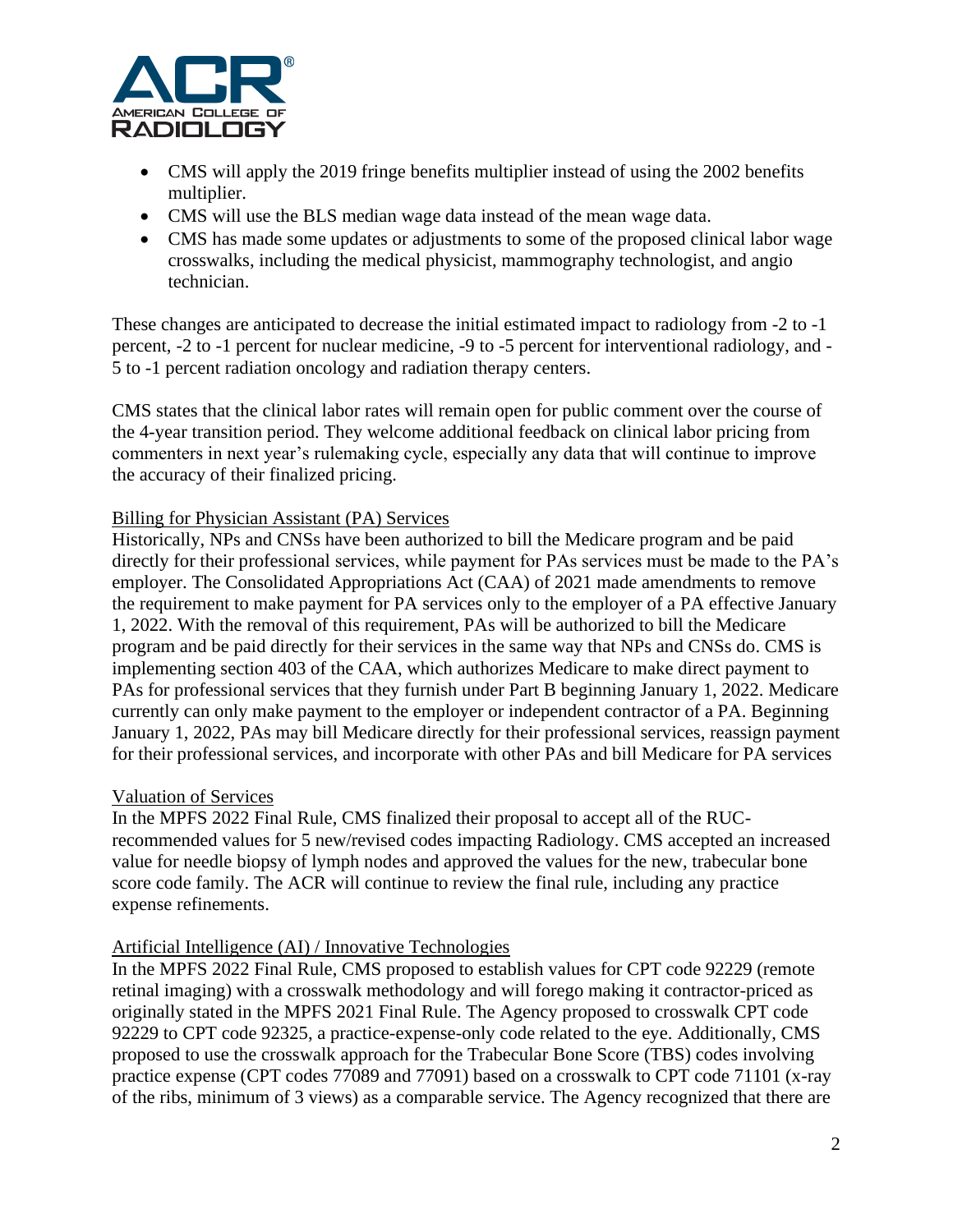

services which use innovative technologies (i.e., software algorithms and AI) such as the remote retinal imaging and TBS codes and notes that these types of services are not well accounted for in their PE methodology. CMS will continue to work with stakeholders to understand the resource costs which should be represented in greater depth.

#### Removal of Select National Coverage Determinations

CMS finalizing the proposal to remove the national coverage determination (NCD) for position emission tomography (PET) scans (NCD 220.6). Removing the NCD will defer coverage decisions to local Medicare Administrative Contractors. The NCD for PET was last updated in 2013 and requires separate NCDs for every non-oncologic indication for PET scans. Since 2013, new non-oncologic PET agents have been approved by the FDA and multiple professional medical societies, including the ACR, have published guidelines relevant to appropriate use of these agents. Allowing local contractors the discretion to consider coverage will allow Medicare beneficiaries greater access to PET scans for non-oncologic indications.

#### Telehealth

#### *Category 1 and Category 2 Telehealth Services*

CMS received several requests to permanently add various services to the Medicare telehealth services list effective for CY 2022. However, CMS found that none of these services met the criteria for Category 1 or Category 2 services for permanent addition to the Medicare telehealth services list.

#### *Category 3 Telehealth Services*

In the CY 2021 MPFS final rule, CMS created a third category of criteria for adding services to the telehealth services list on a temporary basis in response to the COVID-19 public health emergency (PHE). Category 3 telehealth services include services which CMS believes there is likely to be clinical benefit when furnished via telehealth, but there is not yet sufficient evidence to be Category 1 or 2.

Services on the Category 3 telehealth list will be temporary and remain on the telehealth services list through the end of the calendar year in which the COVID-19 PHE ends. There have been stakeholder concerns surrounding uncertainty of when the PHE will end and concerns that services added to the telehealth services list on a temporary basis could be removed from the list before there is enough time to compile and submit evidence to support permanent addition of the service as a Category 1 or 2 service. In response, CMS will retain all Medicare services added on a Category 3 basis until the end of CY 2023, to allow more time to collect information on utilization of these services. CMS will facilitate the submission of requests to add services permanently to the Medicare telehealth services list for consideration in the CY 2023 PFS rulemaking process and for consideration in the CY 2024 PFS rule. CMS will also be adding CPT codes 93797 (Physician or other qualified health care professional services for outpatient cardiac rehabilitation; without continuous ECG monitoring (per session)) and 93798 (Physician or other qualified health care professional services for outpatient cardiac rehabilitation; with continuous ECG monitoring (per session)) and HCPCS codes G0422 (Intensive cardiac rehabilitation; with or without continuous ECG monitoring with exercise, per session) and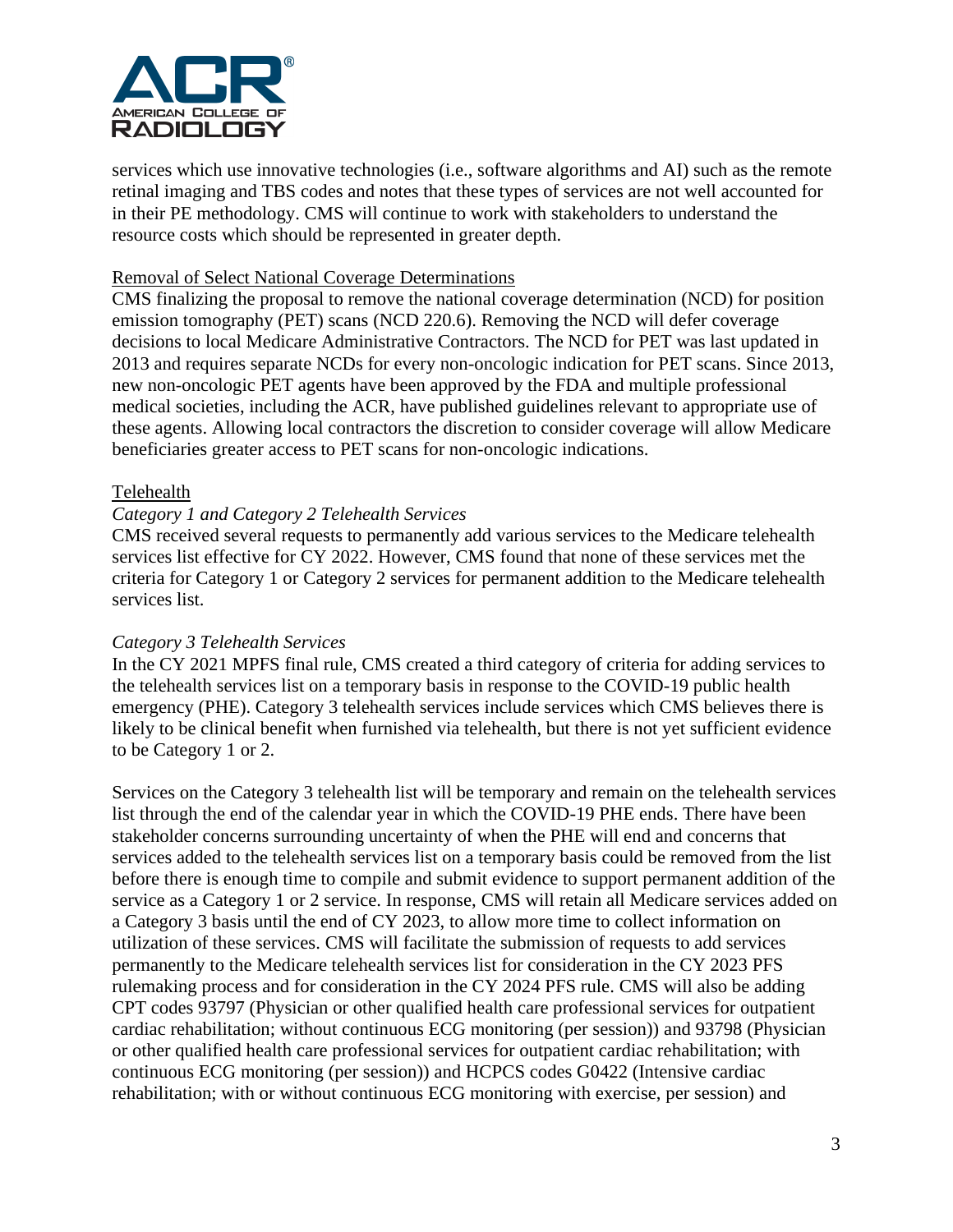

G0423 ((Intensive cardiac rehabilitation; with or without continuous ECG monitoring; without exercise, per session) to the Category 3 Medicare telehealth services list.

### *Audio-Only Telehealth Services*

CMS is amending the current definition of interactive telecommunications system for telehealth services, which is defined as multimedia communications equipment that includes, at a minimum, audio and video equipment permitting two-way, real-time interactive communication between the patient and distant site physician or practitioner, to include audio-only communications technology when used for telehealth services for the diagnosis, evaluation, or treatment of mental health disorders furnished to established patients in their homes under certain circumstances.

CMS is limiting the use of an audio-only interactive telecommunications system to mental health services furnished by practitioners who have the capability to furnish two-way, audio/video communications, but where the beneficiary is not capable of, or does not consent to, the use of two-way, audio/video technology.

CMS also finalized a requirement for the use of a new modifier for services furnished using audio-only communications, which would serve to verify that the practitioner had the capability to provide two-way, audio/video technology, but instead, used audio-only technology due to beneficiary choice or limitations.

CMS has found that audio-only E/M visits have been one of the most performed telehealth services during the PHE, with most beneficiaries receiving mental health services. Given the mental health professional shortage and areas in which beneficiaries have limited broadband access due to geographic area or socioeconomic challenges, CMS believes beneficiaries may have come to rely on these audio-only mental health care services and that a sudden discontinuation could have a negative impact on access to care.

#### Quality Payment Program

# MIPS Value Pathways (MVPs) (p. 1147)

CMS refined plans for the transition of MVPs into MIPS. Specifically, MVP implementation is delayed until the performance year (PY) 2023, maintaining that MVPs will be incrementally added to the QPP upon availability. Additionally, CMS finalized the seven MVPs that will become available beginning with the 2023 performance period. From PY 2023 until 2025, MVP Participants are identified as individual clinicians, single or multispecialty groups, or APM entities assessed on an MVP for all MIPS categories.

Beginning with PY 2026, multispecialty groups are required to form subgroups for reporting in MVPs. Further, starting with PY 2023, MVP Participants and subgroups must register to participate in a particular MVP. Once registered, CMS will assign a unique subgroup identifier, separate from the individual NPI (National Provider Identifier), group TIN (Taxpayer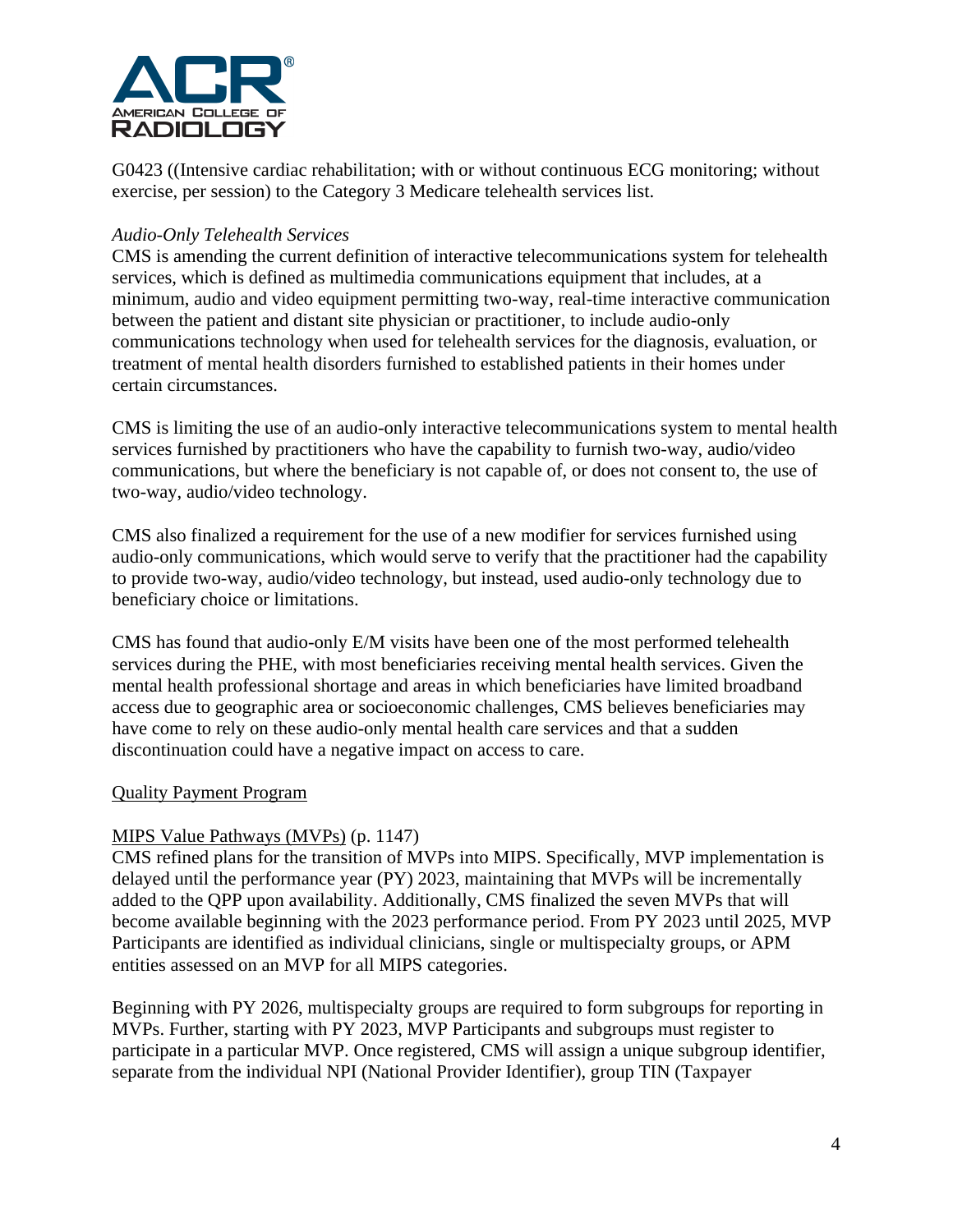

Identification Numbers), and MVP identifiers. CMS also finalized MVP participation requirements.

# Advancing to Digital Quality Measurement (dQM) and the Use of Fast Healthcare Interoperability Resources (FHIR) in Physician Quality Programs – Request for Information (RFI) (p. 1146)

CMS responded to comments regarding the RFI, issued within the Physician Fee Schedule proposed rule for 2022. As described in the proposed rule, the RFI is to aid CMS' transition to complete digital measurement by 2025. CMS did not finalize policy on the adoption of dQM in this rule. However, the comments from CMS reflect an ongoing effort to design a framework that promotes data interoperability and access.

Closing the Health Equity Gap in CMS Clinician Quality Programs – RFI (p. 1168) Consistent with the executive order on Advancing Racial Equity and Support for Underserved Communities through the Federal Government, CMS issued this RFI within the Physician Fee Schedule proposed rule for 2022. CMS finalized the definition of a population health measure for MIPS as "a quality measure that indicates the quality of a population or cohort's overall health and well-being (e.g., care access, clinical outcome, care coordination and community services, etc.) for working towards health equity for all patients.

# COVID-19 Flexibility (p. 1588)

CMS anticipates that the national public health emergency (PHE) COVID-19 will continue to affect clinicians throughout the rest of PY 2021. CMS is allowing individual clinicians, clinician groups, and virtual groups to apply for [Extreme and Uncontrollable Circumstances](https://qpp.cms.gov/resources/covid19?py=2021) (EUC) to reweight one or more performance categories for PY 2021. If a clinician, clinician group or a virtual group submits an EUC application and also submits performance data for a category, the data will override the EUC application.

# MIPS Category Weighting (p. 1577)

# The final category weights for PY 2022 are: **Quality – 30 percent, Cost – 30 percent, PI – 25 percent, and IAs – 15 percent.**

The final rule continues to offer category reweighting for physicians who are unable to submit data for one or more performance categories. In most cases, the weight of these categories will continue to be redistributed to the Quality Performance category.

# MIPS Performance Threshold and Incentive Payments (p. 1595)

The Bipartisan Budget Act of 2018 gave CMS the flexibility to set a performance threshold for three additional years (PY 2019-2021) so as to continue an incremental transition to the statutorily required performance threshold based on the mean or median of final scores from a prior period. **Beginning with PY 2022, CMS has finalized the performance threshold of 75 points, which represents the mean of PY 2017 data.**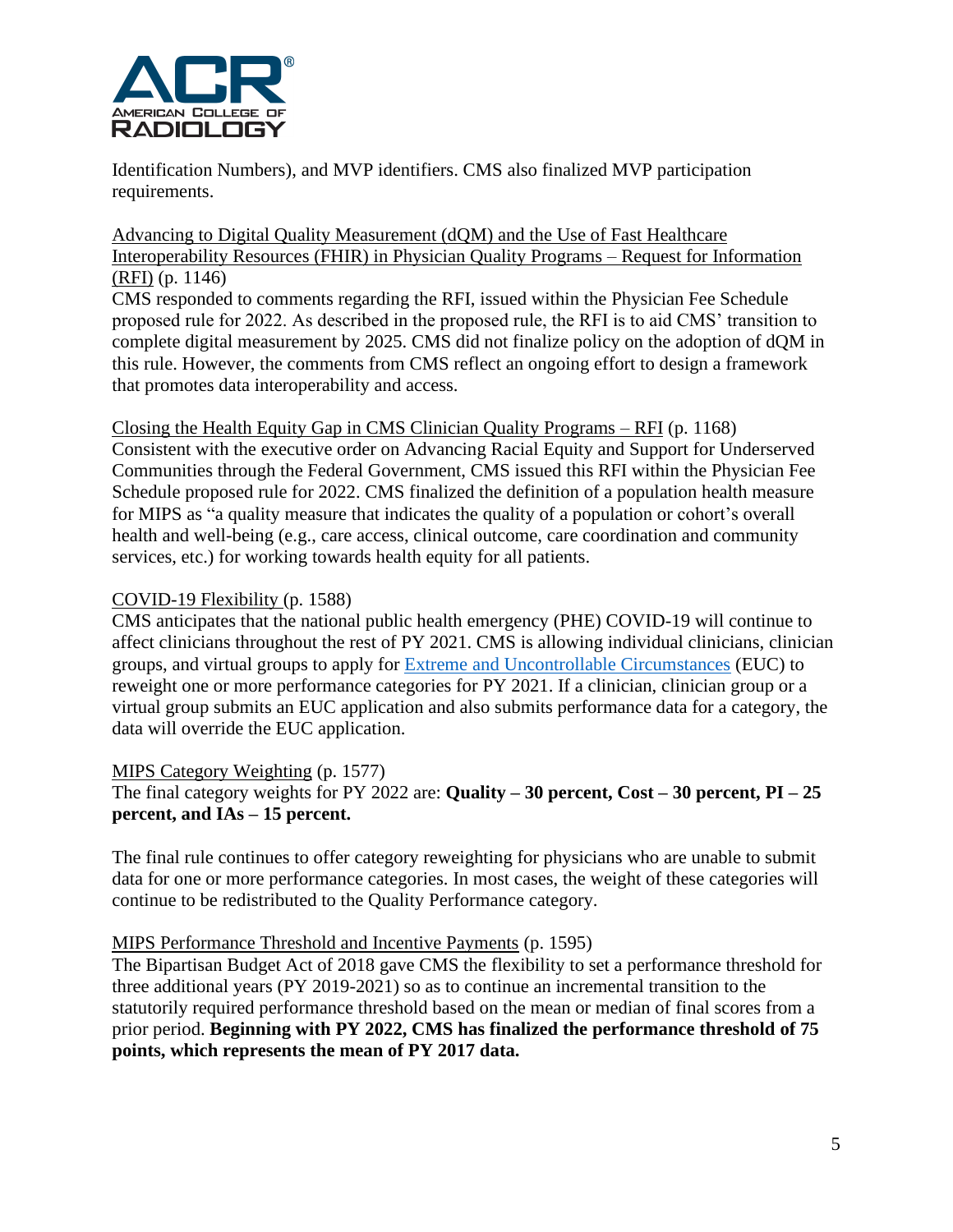

**The exceptional performance threshold has been finalized at 89 points, representing the 25th percentile of actual final scores above the performance threshold from PY 2017.** This is the last year that the additional MIPS adjustment factors for exceptional performance will be available. In 2019, CMS finalized the payment adjustment of +/- 9% for PY 2020 and beyond.

# Low-Volume Threshold and Small Practice (15 or fewer eligible clinicians) Considerations (p. 1875)

To be excluded from MIPS in 2022, clinicians or groups would need to meet one of the following three criteria: have  $\leq$  \$90K in allowed charges for covered professional services, provide covered care to  $\leq 200$  beneficiaries, or provide  $\leq 200$  covered professional services under the Physician Fee Schedule. There are no changes to the opt-in policy established which allows physicians who meet some, but not all, of the low-volume threshold criteria to opt-in to participate in MIPS.

**CMS is maintaining the small practice bonus of 6 points that is included in the Quality performance category score**. CMS also continues to award small practices three points for submitted quality measures that do not meet case minimum requirements or do not have a benchmark.

In previous MIPS performance years, small practices had been allowed to submit Quality measure data via claims reporting rather than registry-based reporting. The 2022 Final Rule continues to allow claims submission for small practices but **will require that claims-reporting small practices who wish to submit MIPS data as a group must signal their intention to participate as a group by submitting either Improvement Activities, Promoting Interoperability measures, or MIPS CQMs as a group.** If they do not report another performance category as a group, they would be considered individual submitters.

# Quality Performance Category (p. 1308)

As previously stated, CMS has lowered the weight of the Quality performance category. This category will be weighted at 30 percent for the PY 2022.

**CMS has finalized several major changes to the measure scoring system.** In previous years, non-benchmarked measures which met data completeness were eligible to receive three points, with the possibility of a higher score if enough data was received to establish a same-year benchmark. Benchmarked measures were scored between three and ten points if they met data completeness. **Beginning with PY 2023, CMS will remove the three-point floor for benchmarked measures, changing the scoring range to one to ten points.** Small practices are still eligible for the three-point minimum. **MIPS eligible clinicians other than small practices will receive zero measure achievement points for submitted measures that meet the data completeness requirement, but do not have a benchmark or meet the case minimum.** CMS has also removed end-to-end electronic reporting and high-priority or outcome measure bonus points beginning with PY 2022.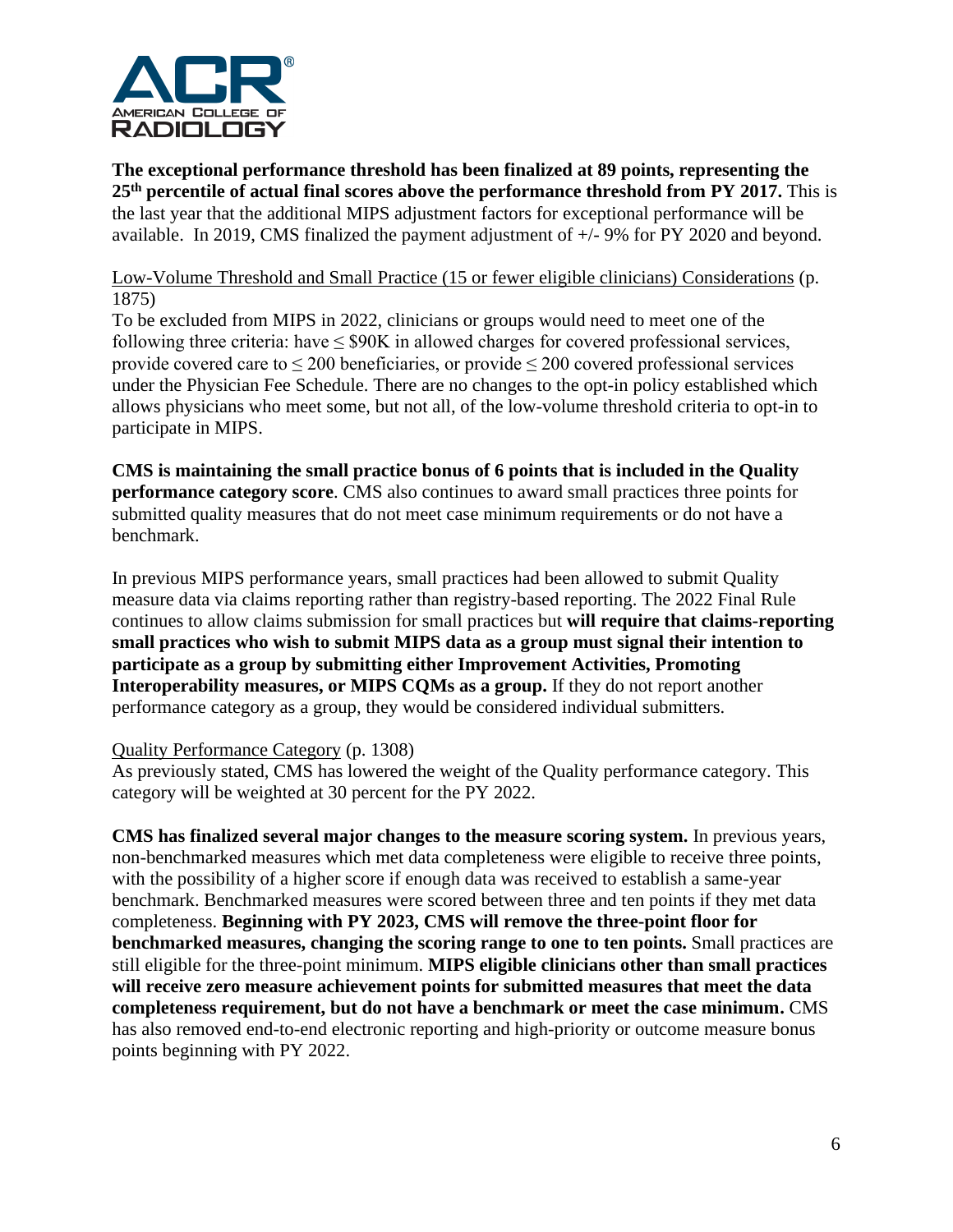

To incentivize practices to submit new measures, CMS has finalized a new scoring policy for measures within their first two performance periods in the MIPS program. **Beginning with PY 2023, MIPS eligible clinicians will receive seven measure achievement points for each submitted measure in its first year in MIPS and five measure achievement points for each submitted measure in its second year in MIPS that meet the data completeness requirement but does not have a benchmark or meet the case minimum requirement. For measures that can be reliably scored against a benchmark, MIPS eligible clinicians will receive seven to ten measure achievement points for measures in their first year and five to ten measure achievement points for measures in their second year.**

CMS has finalized the removal of several measures which have historically been used by radiologists reporting through the ACR's NRDR QCDR:

- #21: Perioperative Care: Selection of Prophylactic Antibiotic First OR Second-Generation Cephalosporin
- #23: Perioperative Care: Venous Thromboembolism (VTE) Prophylaxis (When Indicated in ALL Patients)
- #154: Falls: Risk Assessment
- **#195: Radiology: Stenosis Measurement in Carotid Imaging Reports**
- **#225: Radiology: Reminder System for Screening Mammograms**

Regarding their methodology for scoring topped out measures**, CMS will continue capping measures at seven points if they have been topped out for two or more performance years** but will adjust the score if the measure ceases to be topped out upon completion of data submission for the current performance year.

#### Quality Data Completeness Requirements (p.1883)

Quality measure submission must continue to account for at **least 70% of total exam volume**. This number defines the minimum subset of patients within a measure denominator that must be reported.

#### Cost Category (p. 1540)

CMS finalized the Cost performance category weight at 30 percent for PY 2022 and for all subsequent years per the statute.

Due to the COVID-19 PHE, CMS was unable to reliably calculate the cost measure scores for PY 2020 and has decided to assign a weight of zero percent to the cost performance category for that program year.

Five new episode-based Cost measures have been finalized for implementation into MIPS: **Melanoma Resection, Colon and Rectal Resection, Sepsis, Asthma/Chronic Obstructive Pulmonary Disease, and Diabetes.** All these measures have a 20-episode case minimum except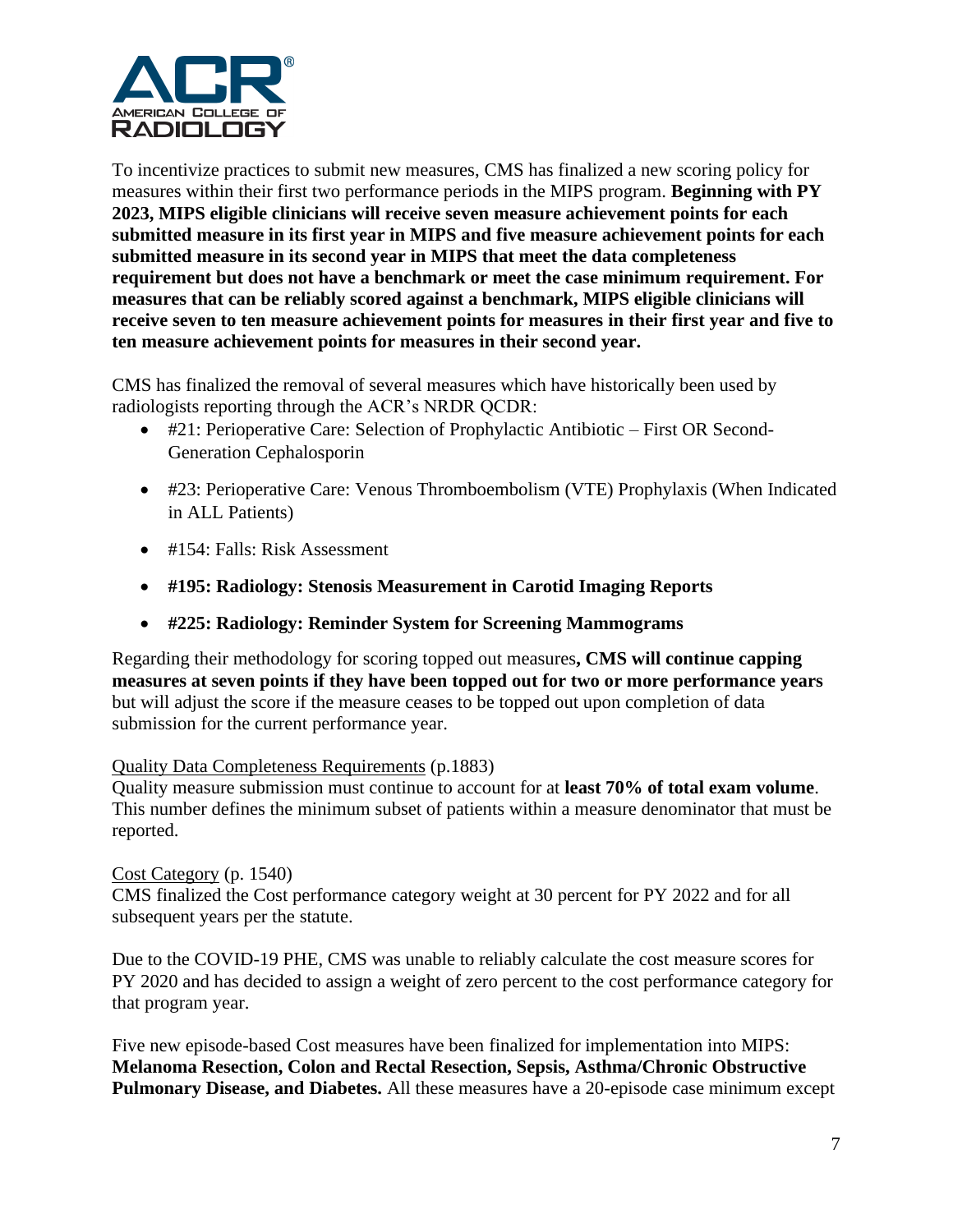

for the Melanoma Resection episode-based cost measure, which has a ten-episode case minimum.

**Beginning with PY 2022, stakeholders can develop cost measures to expand the current inventory of episode-based cost measures.** CMS will conduct a measure call for cost measures for earliest adoption into the MIPS program by 2024.

#### Improvement Activities (p. 1410)

CMS will maintain the 15 percent weight for the Improvement Activities category. **CMS will continue to require GPRO (group) reporters to attest to the participation of at least 50 percent of NPIs within the group TIN when attesting to completion of improvement activities. This policy was established in 2020.**

The 2022 Final Rule also adds 7 new activities, modifies 15 existing activities, and removes 6 previously adopted activities.

### Promoting Interoperability Category (p. 1425)

CMS finalized its proposal to maintain the hardship exception with auto-reweighting for small practices that do not report data on Promoting Interoperability. CMS finalized proposed modifications to measures under the Electronic Prescribing and Public Health and Clinical Data Exchange objectives, as well as consolidation of the required information blocking attestation statements. CMS finalized a proposal to require Promoting Interoperability participants to conduct an annual self-assessment using the [High Priority Practices Guide.](https://www.healthit.gov/topic/safety/safer-guides) Finally, CMS tabled its proposed change to the Provider to Patient Exchange objective that would have required indefinite retention of patient data, citing a need for further clarification and reintroduction of this concept in a future proposed rule.

#### Facility-based Scoring (p.1299)

Facility-based scoring was implemented in 2019. Clinicians and groups would not need to elect or opt-in to facility-based measurement if they were eligible and benefitted from having a higher combined quality and cost performance score.

CMS finalized a new policy to determine the MIPS final score for eligible clinicians and groups. **Beginning with PY 2022, the MIPS quality and cost performance category scores will be based on the facility-based measurement scoring methodology unless a clinician or group receives a higher MIPS final score through another MIPS submission**. This policy calculates two final scores for clinicians and groups who are facility-based: one for the clinician or group's performance and the weights of the performance categories if facility-based measurement did not apply, and another based on the application of facility-based measurement. CMS will accept the higher of the two scores.

# *Advanced Alternative Payment Models*

An Advanced APM is an APM that:

1. Requires participants to use certified EHR technology (CEHRT),